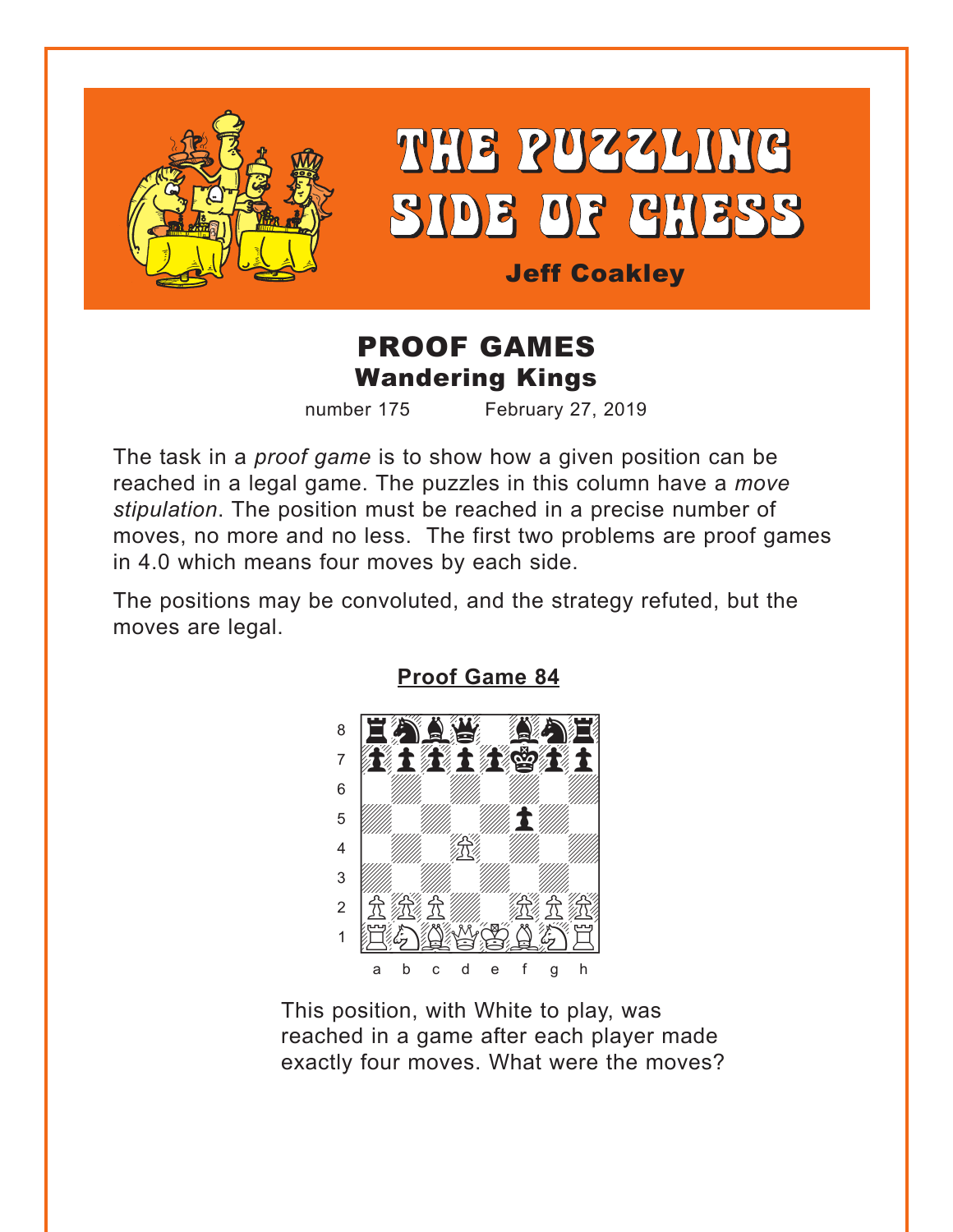<span id="page-1-0"></span>Harmonius Hound was enjoying a lazy afternoon at the Chess Cafe. A few tasty beverages had him in good spirits. To keep his brain engaged, the ace detective ordered the daily special, a new series of problems selected by his friend Maurice the waiter. Their theme, as you may have guessed already, was unusual king moves.



Did you notice who's sitting at the corner table?

**Proof Game 85** 



This position was reached after Black's fourth turn. What were the moves?

The next puzzle is a synthetic game. Similar to a proof game, but instead of finding the move sequence that leads to a given position, the task is to compose a game that ends with a particular move.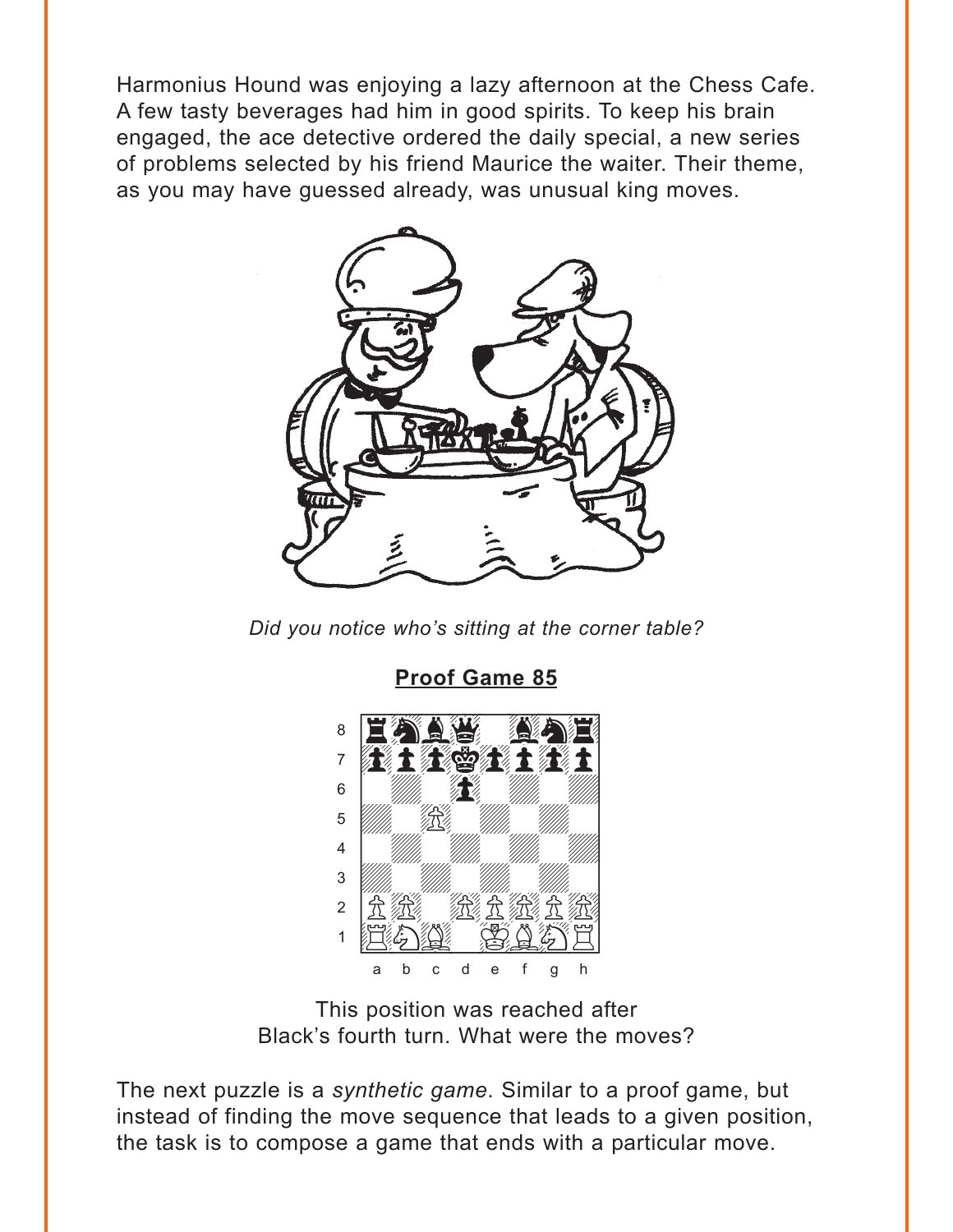#### **Synthetic Game 43**

<span id="page-2-0"></span>

Compose a game that ends with the move 5.a5#

Harmonius was not the only person of note visiting the cafe that day. His arch-nemesis, Moriarty the Fox, had also decided to show his face. The criminal mastermind has eluded the hound for years. There could be little doubt, he was up to no good once again.

After perusing the menu for several minutes, the devilish fox began laughing and walked over to where Harmonius was sitting.

"These puzzles are too easy! Why waste your time? For a real challenge. I have three proof games more suitable for testing your famous powers of deduction. And let us make a wager, sir. If you fail to solve them, then you buy drinks for everyone at the cafe."

"Very well, Moriarty, and if I do find the solutions?"

"Well, then the next round is on me."

With the terms of the contest agreed, Moriarty proceeded to set up the pieces.

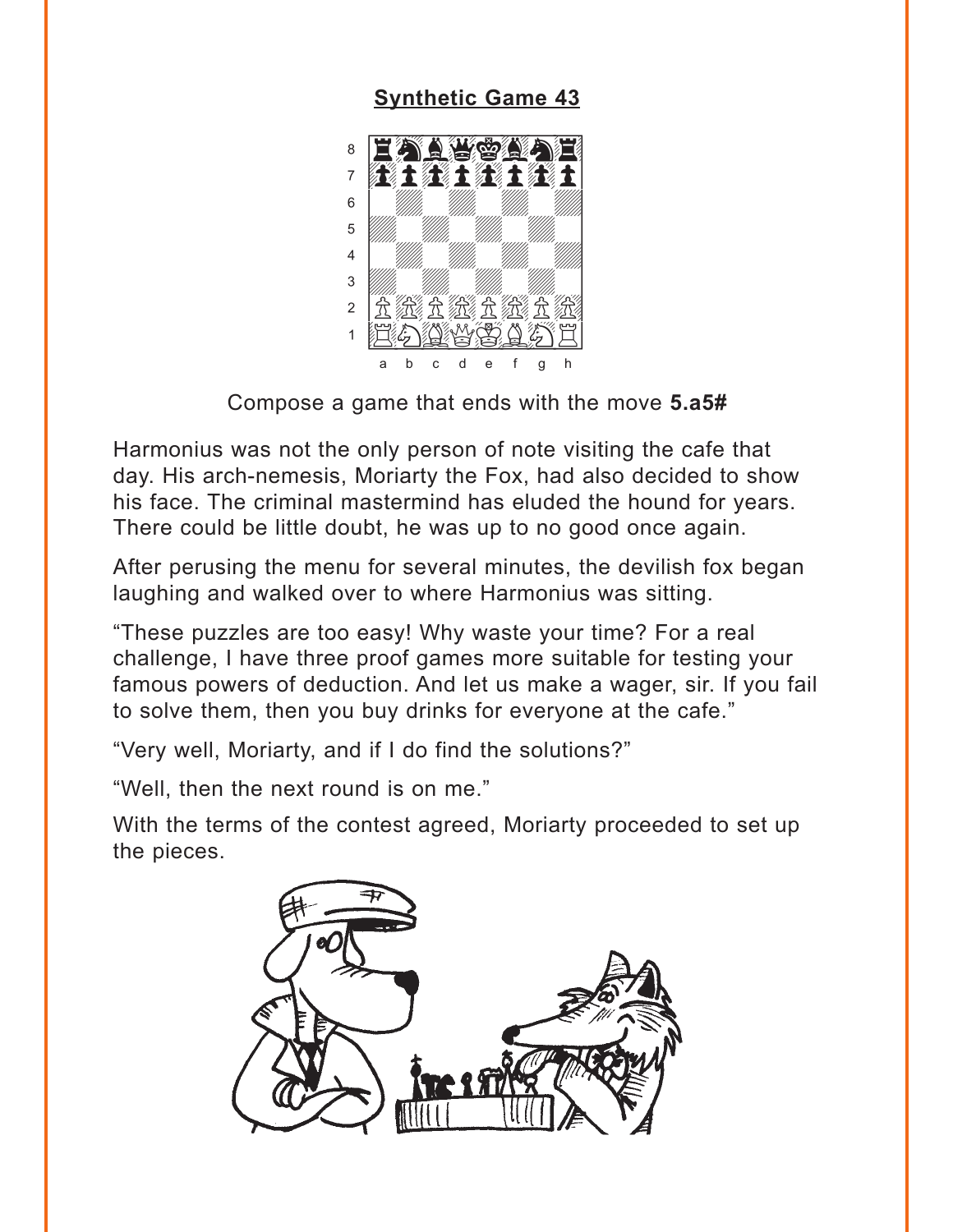<span id="page-3-0"></span>Slyly smiling, the villain of our tale stated his stipulation. "The position must arise after White's sixth move. No sooner, no later."

Longer Proof Game 69 (5.5 moves)



This position was reached after White's sixth turn. What were the moves?

While Harmonius sat pondering, Maurice fetched his friend a cup of coffee. He wasn't gone long, but when he returned, the hound had already solved the problem. "Quite ingenious, sir. However, it's the sort of thing I've seen many times before. What's next?"

By now, a small crowd had gathered around the board. To their surprise, the fox set up exactly the same position. "Perhaps your reputation as a clever dog is deserved, but can you prove that the position can also be achieved after Black's sixth move?"



**Longer Proof Game 70** (6.0 moves)

This position was reached after Black's sixth turn. What were the moves?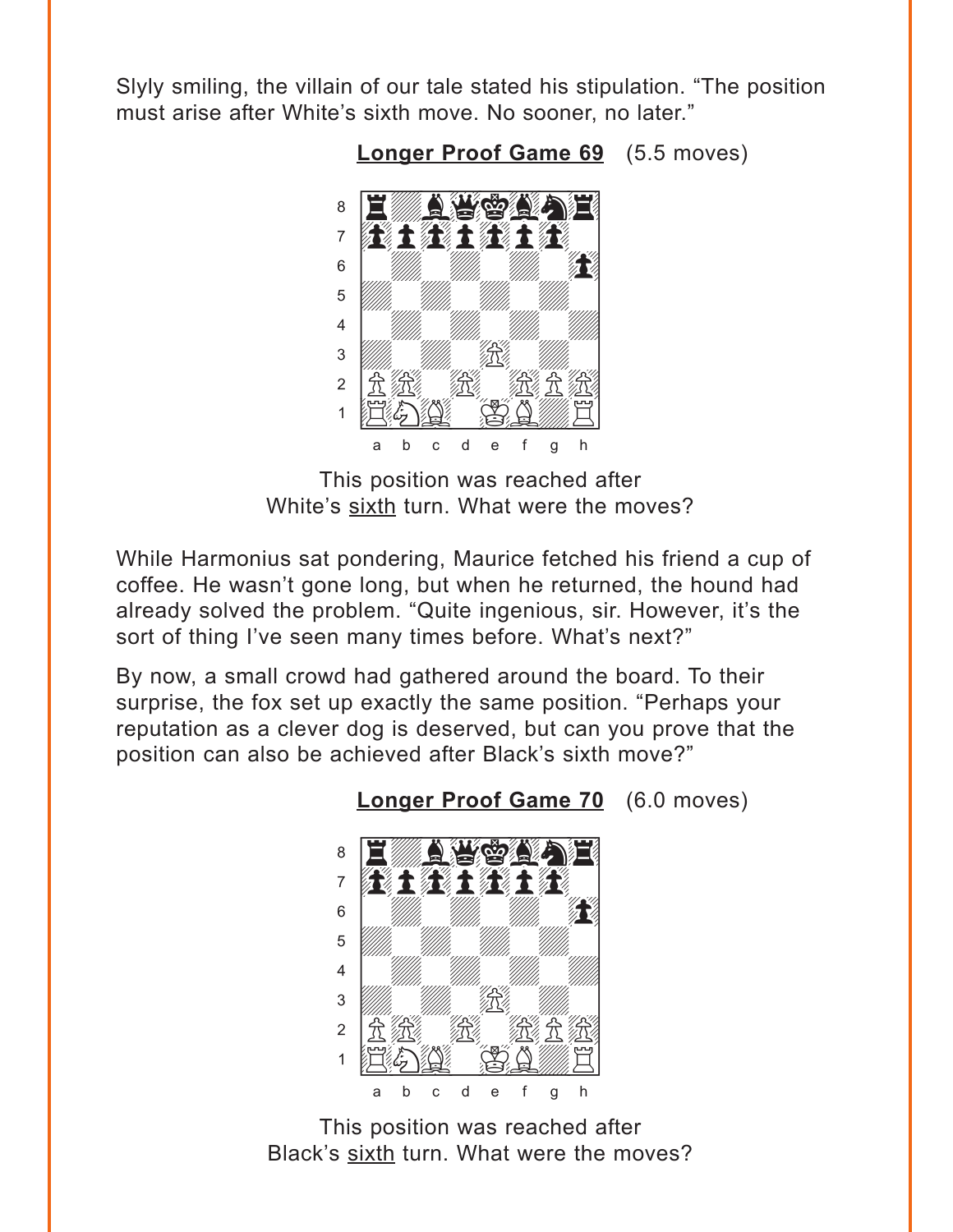<span id="page-4-0"></span>The hound was in his groove. His mind on the move. In a flash of inspiration, the answer to the mystery was revealed. As he played out the game, the disappointment on his rival's face could not be concealed.



"Okay, Moriarty, that's two down, one to go."

"Well done, Harmonius. I don't think you'll be so lucky with this one."

It may be hard to believe, but "The Final Problem" was the same position again, except there was no pawn on b2 and another half-move was added.

Intrigued by the battle of wits, the spectators pushed ever closer, eagerly anticipating their free drinks. Maurice stepped in to hold the crowd back. "Please, give the hound some space!"



Longer Proof Game 71 (6.5 moves)

This position was reached after White's seventh turn. What were the moves?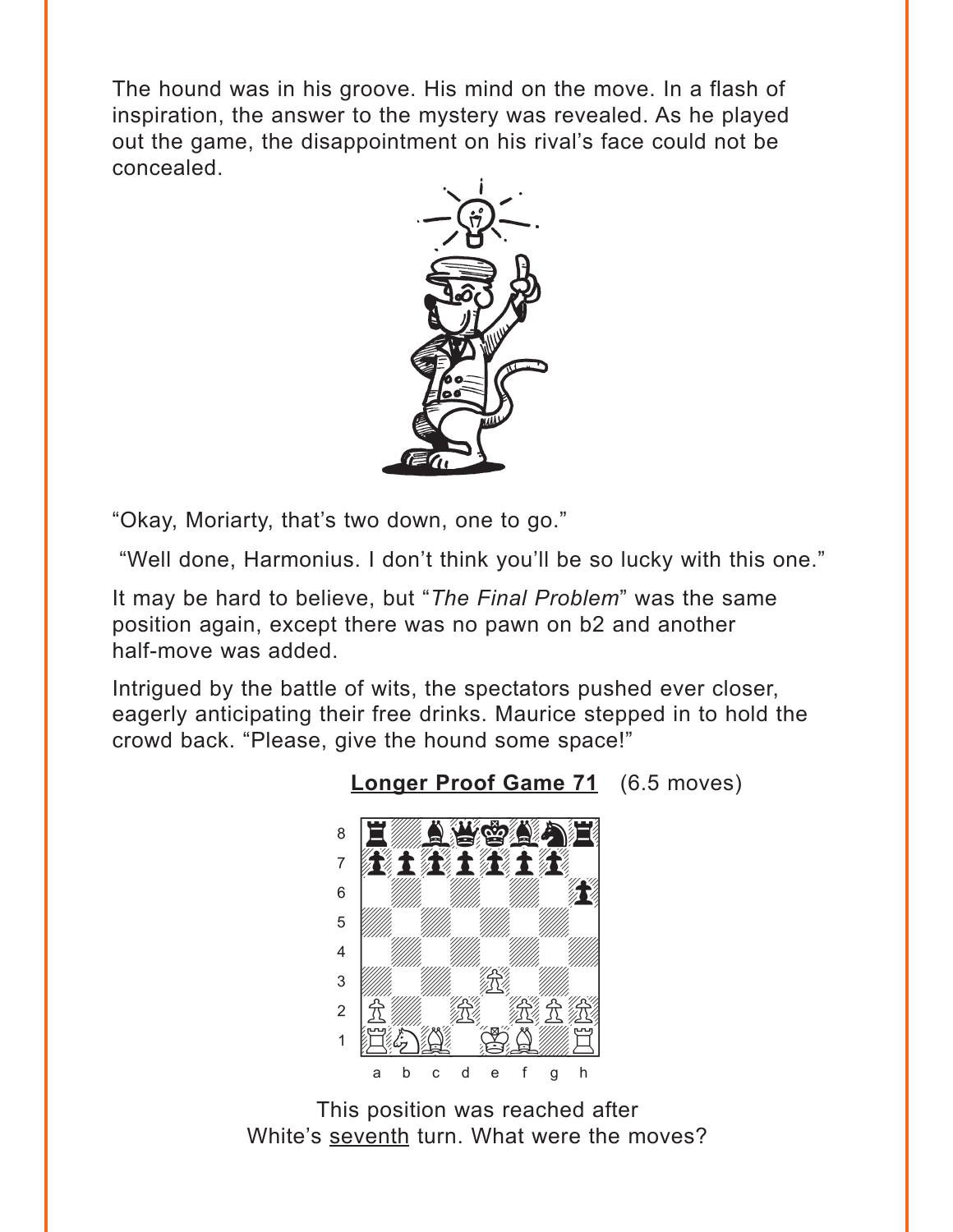The minutes passed. The tension grew. And then it happened, like it always does. The hound dog grinned. A sure sign that he had sniffed out the essential clues in the position.



Much to Moriarty's chagrin, the problem was solved, his evil plan thwarted. The intention had been to stump the master detective, to embarrass him in front of his friends and admiring public. But that was not to be. He had underestimated his distinguished adversary. A common mistake by the criminally insane.

Harmonius stood and embraced the moment. "The wager is mine, sir. Time to pay up."

But Moriarty just laughed. "I'm afraid you are mistaken. I never said that I would buy a round of drinks. I only said the next round is on me. And here it is ... *See you 'round!"*

With that said, the fox bolted for the door. Harmonius Hound hot on his tail.

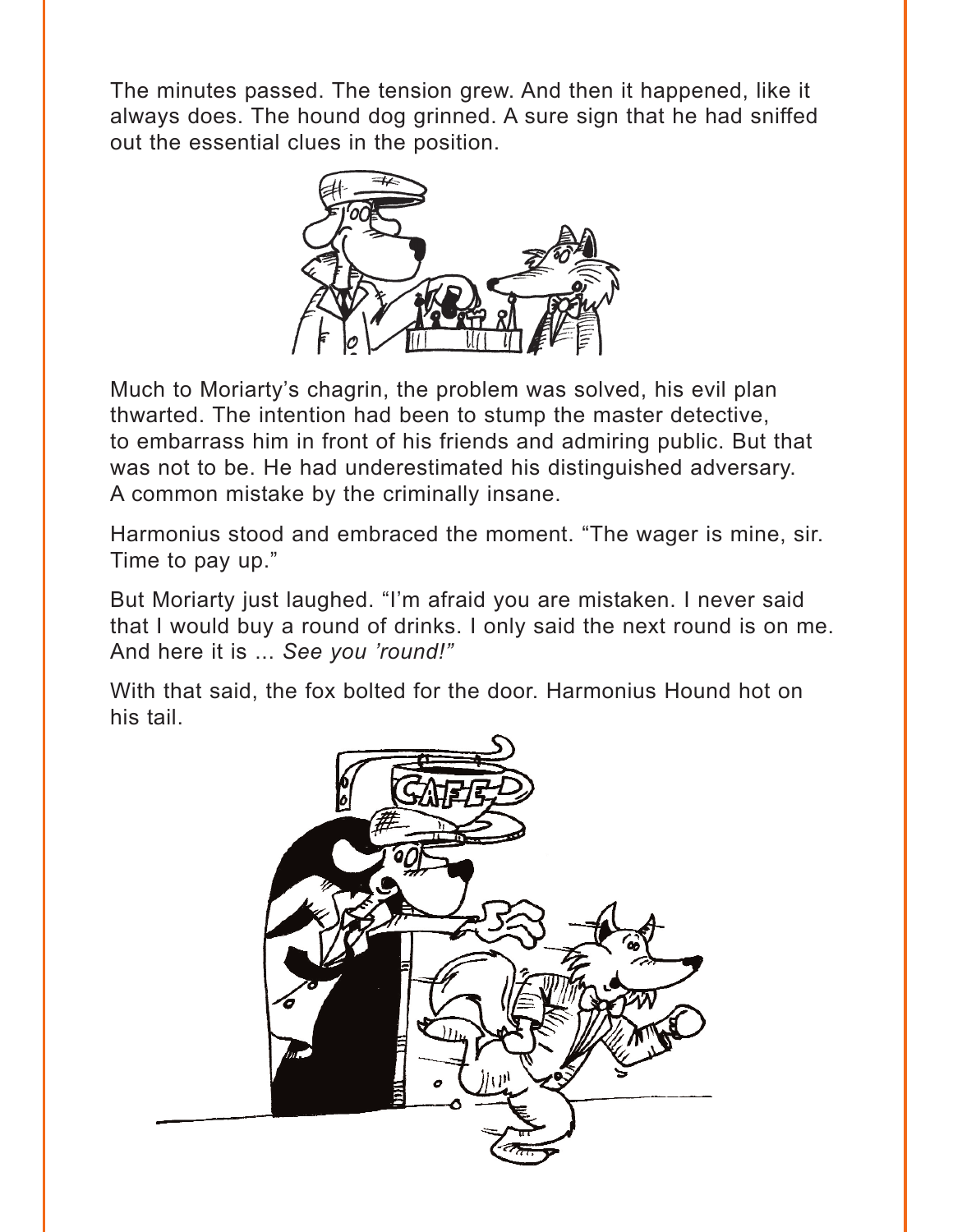<span id="page-6-0"></span>The customers at the cafe were left speechless. Luckily, Maurice knew how to keep them happy. Before the thirsty crowd could say anything, he made an announcement. "Not to worry, folks. The next round of drinks is on the house!"

To sweeten the deal, he generously set up another position. "And the first person who solves this puzzle drinks for free the rest of the day!"

It's a gem by German solver and occasional composer Mario Richter.



**Longer Proof Game 72** (7.5 moves)

This position was reached after White's eighth turn. What were the moves?



[Thanks to Mario for pointing out an error in last month's Who's the Goof?. The position was in fact legal! A corrected version has now been posted.]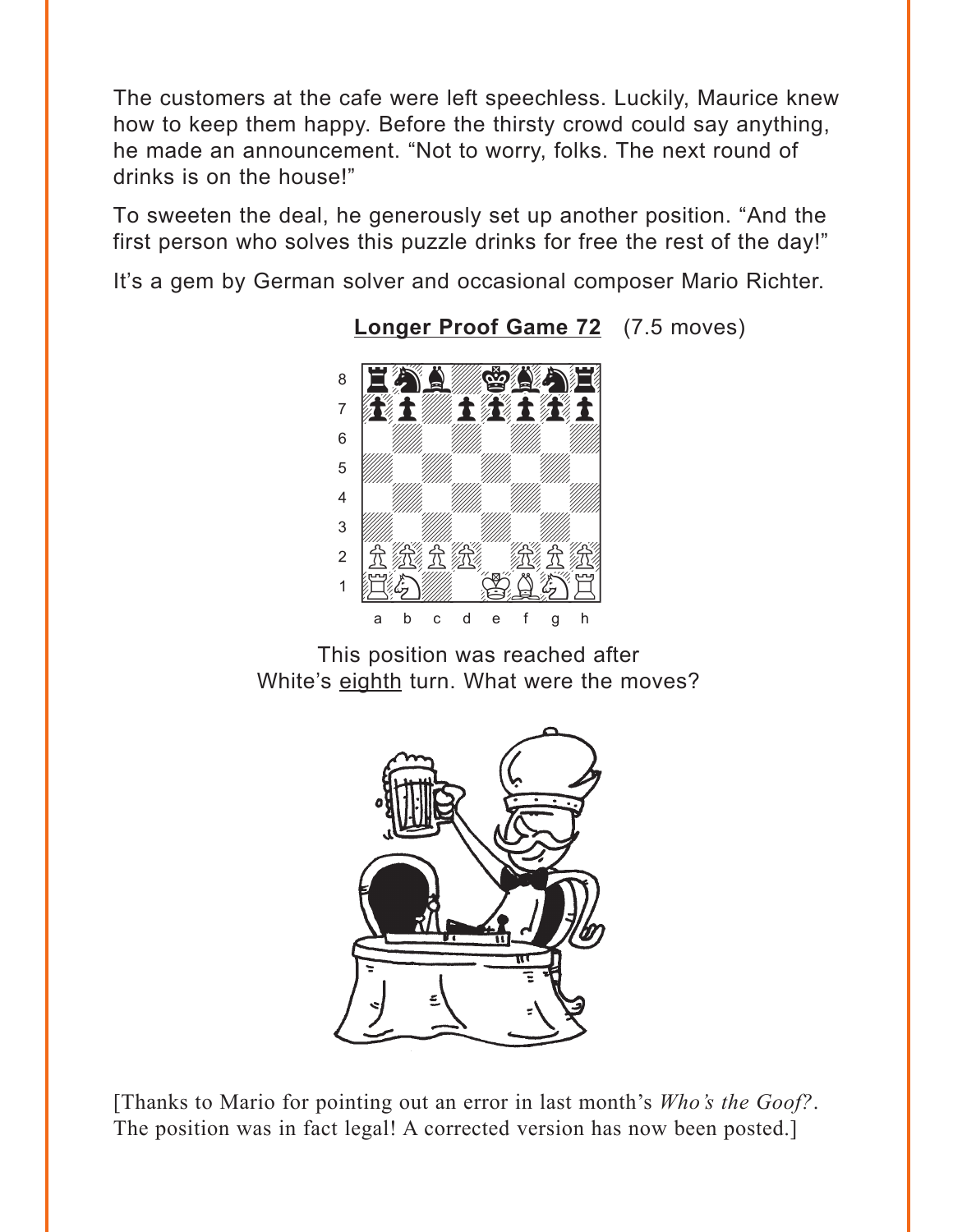## <span id="page-7-0"></span>**SOLUTIONS**

All proof games, except longer game 72, by J. Coakley, *Puzzling Side of Chess* (2019). Proof game 85 is from *Scholar's Mate 110* (2011).

**PDF hyperlinks.** You can advance to the solution of any puzzle by clicking on the underlined title above the diagram. To return to the puzzle, click on the title above the solution diagram.

*Archives***.** Past columns and a detailed index of problem-types and composers are available in the *Puzzling Side of Chess* archives.



**[Proof Game 84](#page-0-0)**

1.e4 f5 2.e5 Kf7 3.e6+ Kxe6 4.d4 Kf7 Zwervende koning.

**[Proof Game 85](#page-1-0)**



1.c4 d6 2.c5 Kd7 3.Qa4+ Ke6 4.Qd7+ Kxd7 Daft or daring king?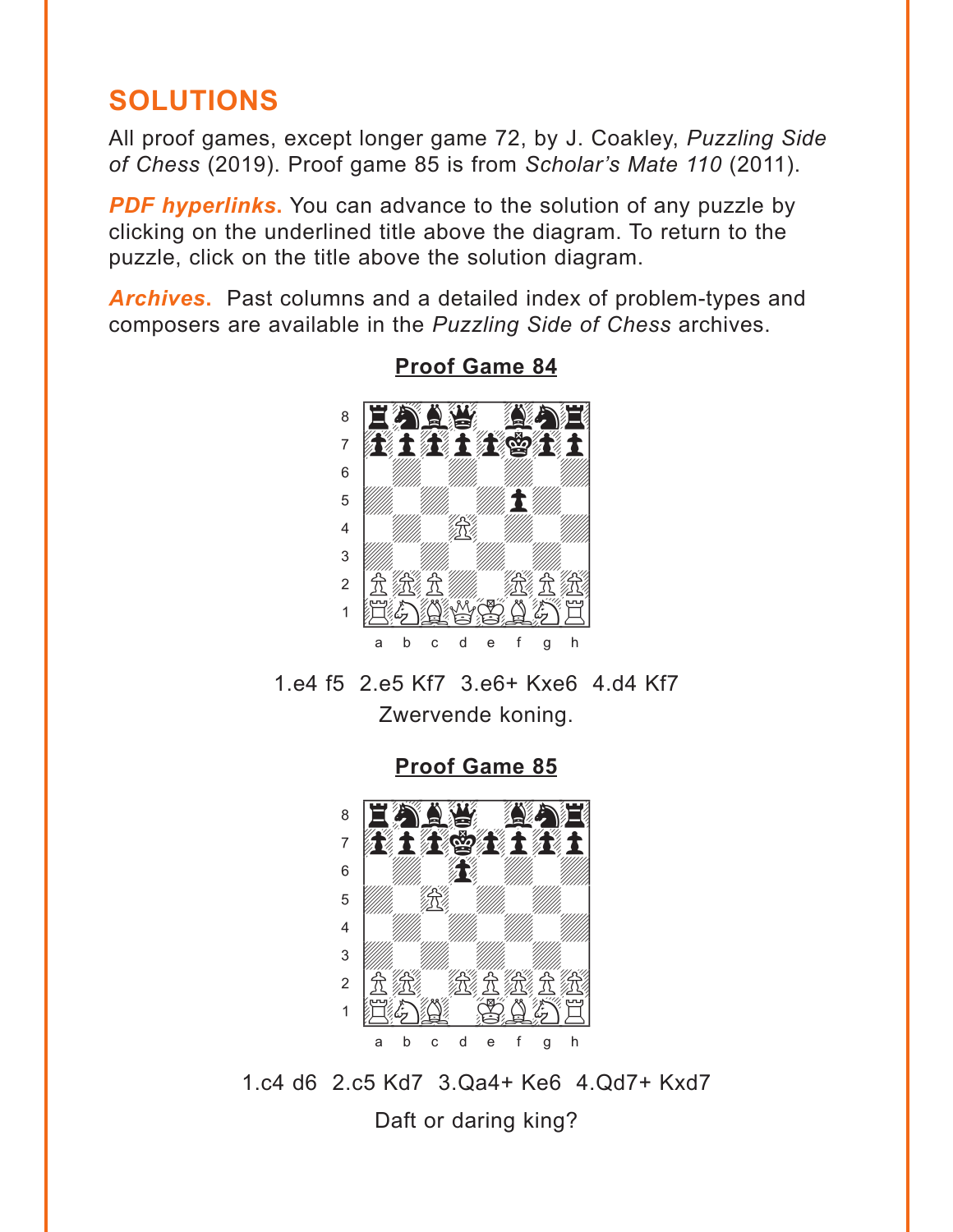**[Synthetic Game 43](#page-2-0)**

George Jelliss 1981

*En Passant*

<span id="page-8-0"></span>(National Correspondence Chess Club)



1.e3 d6 2.Qh5 Kd7 3.a4 Kc6 4.Bb5+ Kb6 5.a5#

1.e3 can be replaced by 1.e4. White's first three moves can be played in different orders.

**[Longer Proof Game 69](#page-3-0)** (5.5 moves)



1.Nf3 Nc6 2.Nd4 Nxd4 3.e3 Nxc2+ 4.Ke2 h6 5.Qe1 Nxe1 6.Kxe1 Switchbacking king, with Orbán effect. (*For more on Tibor Orbán and his effect, see column 3.*)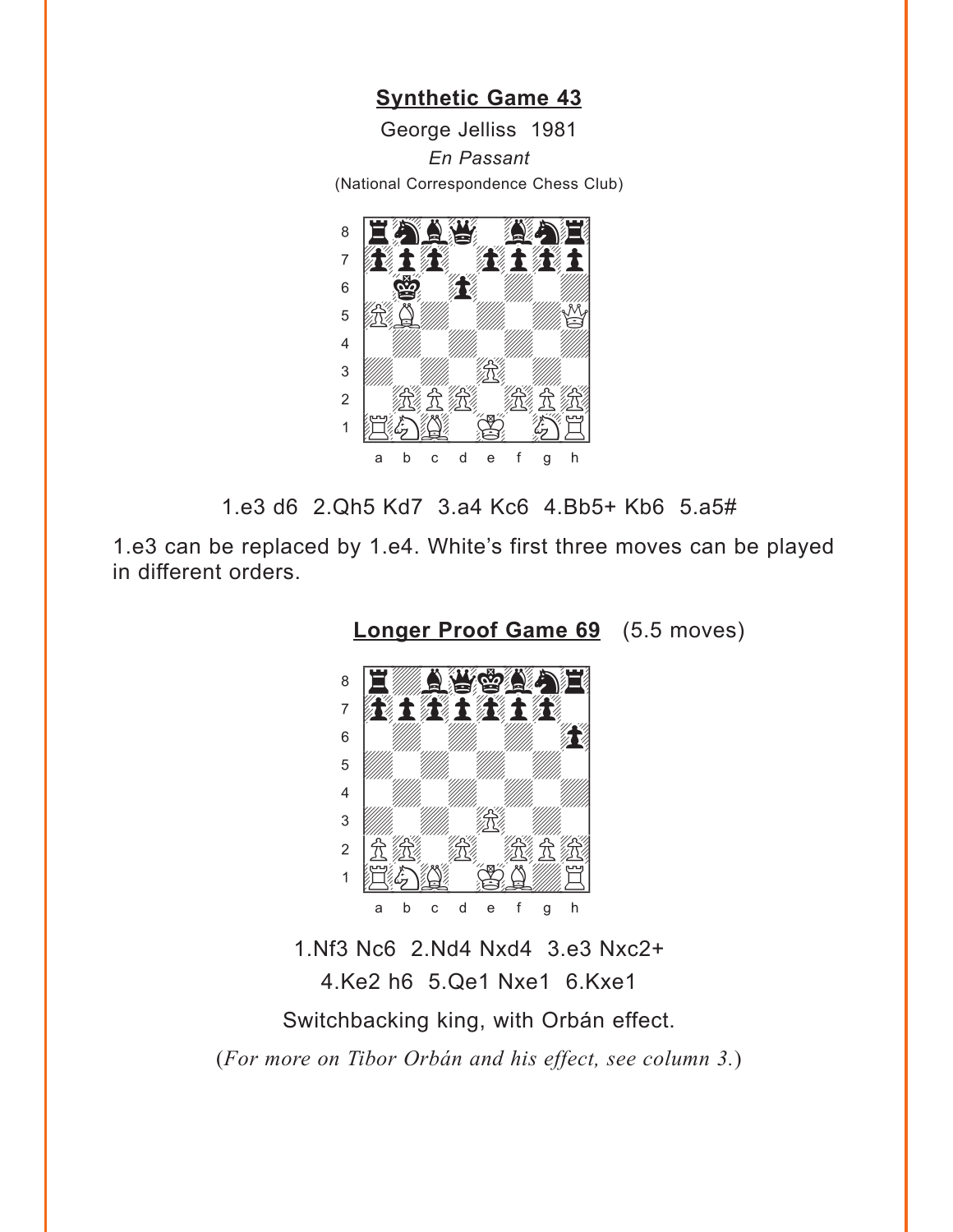## **[Longer Proof Game 70](#page-3-0)** (6.0 moves)

<span id="page-9-0"></span>

1.Nf3 Nc6 2.Nd4 Nxd4 3.e3 Nxc2+ 4.Qxc2 h6 5.Qh7 Nf6 6.Qg8 Nxg8

No king moves here. Tempo play is provided by the black knight on g8, with Orbán effect!

**[Longer Proof Game 70b](#page-3-0)** (6.0 moves)

*BONUS PG.* The same position except the white pawn is on e4.



1.Nf3 Nc6 2.Nd4 Nxd4 3.e3 Nxc2+ 4.Qxc2 h6 5.Qh7 Rxh7 6.e4 Rh8 Switchbacking rook.